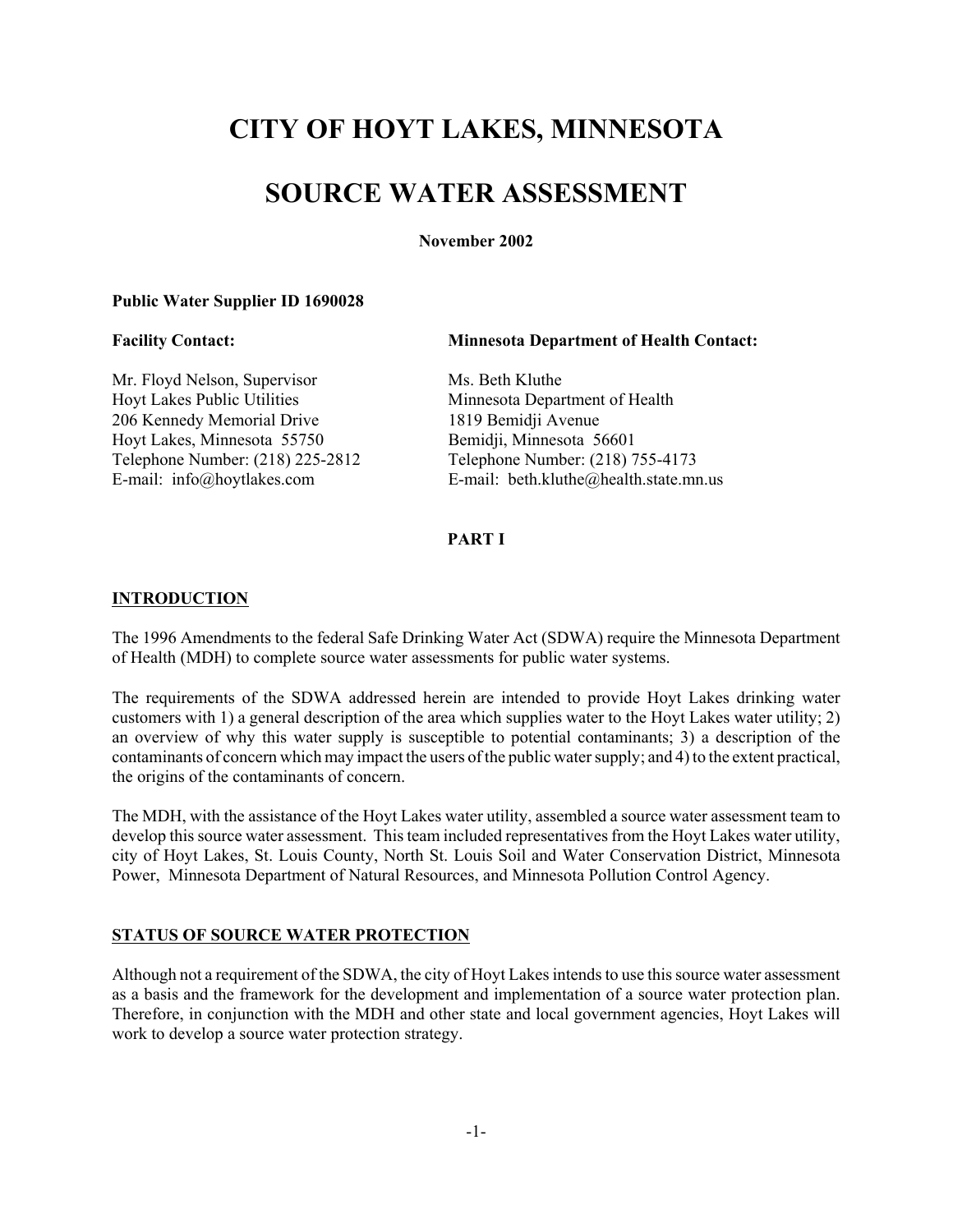# **DESCRIPTION OF THE SOURCE WATER**

The city of Hoyt Lakes obtains its public water supply from Colby Lake, with two intakes at different depths in the lake to allow for seasonal variations in lake water quality. Colby Lake is located on the north edge of Hoyt Lakes. The lake has a surface area of 539 acres, an average depth of 15 feet, and a maximum depth of 34 feet. The Partridge River flows through Colby Lake, flowing into the eastern end of the lake and flowing out the northwest end of the lake. Colby Lake is flushed approximately twice per year as a result of the flow of the Partridge River through the lake. The water treatment plant has a design capacity of 1.5 million gallons per day—average use is 350,000 gallons per day. The city has storage capacity of approximately 1.9 million gallons. The treatment plant provides approximately 50,000 gallons per day to Minnesota Power for its steam generating needs. Colby Lake also serves as a reservoir for Minnesota Power, which operates a steam electrical generating plant on the west shore of the lake.

Colby Lake is connected to Whitewater Lake, a reservoir constructed to supply water for taconite mining operations which are no longer active. Whitewater Lake, which has a surface area of 1,210 acres, is used by Minnesota Power to maintain the water level in Colby Lake. There is a control structure between Colby and Whitewater Lakes and a control structure at the outlet of Colby Lake. Minnesota Power withdraws water from Colby Lake for "one-pass, non-contact" cooling purposes and discharges this water back into Colby Lake.

Colby Lake is located within the upper portion of the St. Louis River watershed, at the top of the Lake Superior drainage basin. It is located within the Northern Lakes and Forests Ecoregion. Based on Carlson's Trophic Status Index (TSI), the water in Colby Lake is mesotrophic, characterized by moderate levels of nutrients, water clarity, and dissolved oxygen. The TSI value for Colby Lake places it in the 35th percentile of lakes in the Northern Lakes and Forests Ecoregion; meaning that, by the TSI measure, the water quality of Colby Lake is better than that of 35 percent of the lakes in this ecoregion.

# **SOURCE WATER SENSITIVITY**

In determining the sensitivity of a source water, the intrinsic physical properties of the geologic setting or landscape within the watershed must be considered. The large quantities of water in Colby and Whitewater Lakes, the movement and mixing of water in the lake, and the flow of the Partridge River through Colby Lake help reduce contaminant concentrations. Other factors influencing the sensitivity of a surface-water body include topography, hydrology, geology, vegetation, and the distribution of various soil types within the drainage basin of Colby and Whitewater Lakes. The closer the source of contamination is to the intake the greater the impact on the quality of the water used by Hoyt Lakes. The further the source of contamination is from the intake the more likely that the influence of such contamination on the public water supply will be reduced through dilution and lake water movement.

#### **SOURCE WATER ASSESSMENT AREA**

The source water assessment area for the city of Hoyt Lakes includes two distinct nested areas. The inner emergency response area is designed to help the city address contaminant releases which present an immediate (acute) health concern to water users. This geographic area is defined by the amount of notification time the city needs to close the surface intake and a "buffer" to accommodate unanticipated delays in notification and shut down.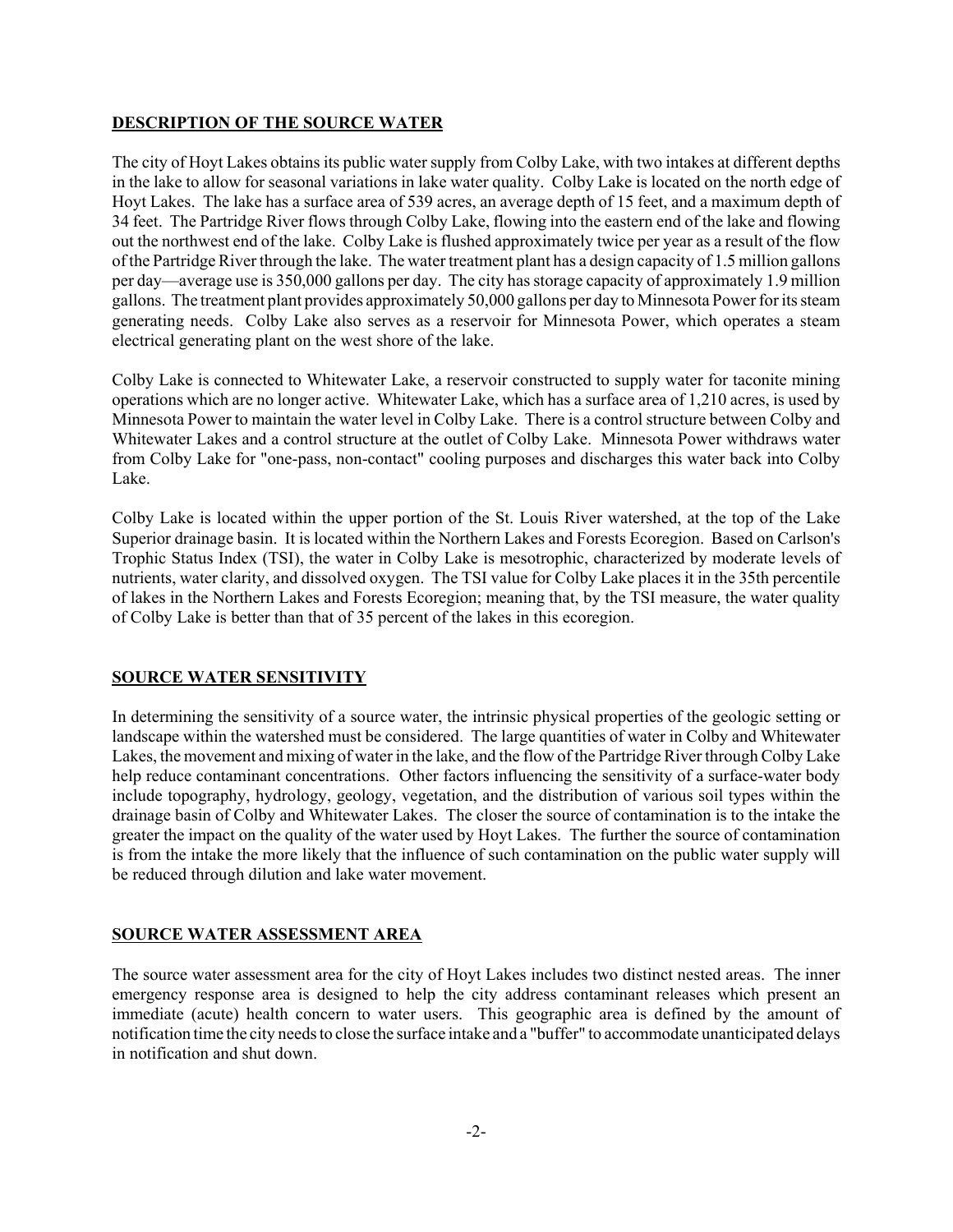The outer source water management area is designed to enable protection of water users from long-term (chronic) health effects related to low levels of chemical contamination or the periodic presence of contaminants at low levels in the surface water used by the city. This area is intended to enable protection of users from contaminants that may 1) be usually present at treatable levels in the source water and 2) occasionally present an acute health concern under certain conditions, such as periods of high runoff or storm events. The establishment of this area also recognizes the potential for future development that may influence source water.

U.S. Environmental Protection Agency guidelines suggest including the entire watershed beyond the outer source water management area up to the state boundaries in a source water assessment. If potential contaminant sources of concern are identified outside of the first two areas at a later date, the boundaries of the assessment areas can be modified to address them. This approach to designating a source water assessment area may need to be modified as circumstances dictate. This is the case for the city of Hoyt Lakes. The geographic area beyond the outer source water management area for Hoyt Lakes was not included because 1) the watersheds for Colby and Whitewater Lakes extend so close to the Laurentian Divide that they effectively reflect local surface-water drainage areas, and 2) the area north of the Hoyt Lakes watershed has been substantially disturbed by recent taconite mining and local watershed designations do not reflect current topographic controls.

The inner emergency response area for Hoyt Lakes is shown in Figure 1. The inner emergency response area is bounded on the south by County Road 110 (Kennedy Drive) through Hoyt Lakes, following a line from this road at the west end of town northwest across Colby Lake to a point on the northwest shore of the lake just west of the Minnesota Power generating plant, then extending northeast across the DM&IR railroad tracks and extending eastward on the north side of the railroad tracks to the Colby Lake sub-watershed boundary just east of the lake, and then following this boundary south to its intersection with County Road 110 at the east edge of Hoyt Lakes. This area encompasses the northern portion of Hoyt Lakes, including the shopping center and main street through town, most of the northern and eastern shoreline of Colby Lake, and Minnesota Power generating plant on the west side of Colby Lake.

Figure 1 also shows the outer source water management area for Hoyt Lakes. The boundary for this area generally follows the boundary of the sub-watersheds for Colby and Whitewater Lakes. This area was further defined by the source water assessment advisory committee to include the area east of Hoyt Lakes, along the DM&IR railroad track crossing of the Partridge River and Wyman Creek. This area includes the:

- 1) municipal golf course east of town;
- 2) portion of the city of Hoyt Lakes south of County Road 110, which drains into Whitewater Lake; and
- 3) area north of Hoyt Lakes near the Laurentian Divide that has been disturbed by taconite mining.

# **PART II**

# **POTENTIAL CONTAMINANTS OF CONCERN**

The contaminants of concern are the contaminants regulated under the federal SDWA that are listed in the "National Primary Drinking Water Standards." They are divided into organic chemicals, inorganic chemicals, radionuclides, disinfection byproducts, and microorganisms. A listing can be found at: *http://www.epa.gov/safewater.* Of greatest concern to the Hoyt Lakes water supply are fertilizer and pesticide runoff, potential oil and chemical runoff and spills into the lake, chemicals commonly associated with stormwater runoff, leachate from septic systems, and possible landfill leachate.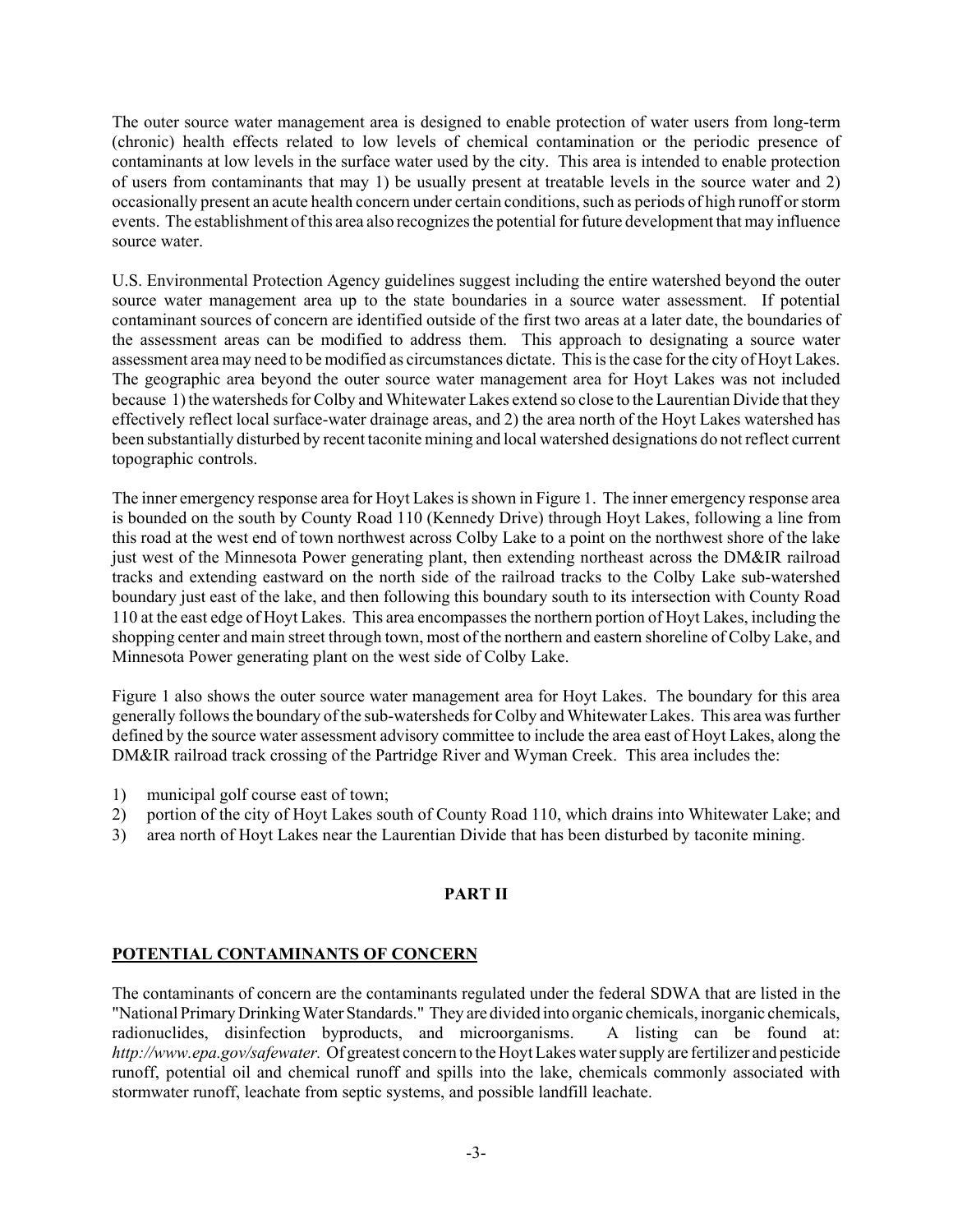# **SOURCES OF CONTAMINANTS**

Both point sources and nonpoint sources of potential contaminants are present in the source water assessment area for Hoyt Lakes. Specific concerns relative to the Hoyt Lakes water supply are fertilizers and pesticides from the golf course and shoreland development around Colby Lake; potential leachate from possible septic systems from the future residential development around Colby Lake (most of which is now sewered); oils and chemicals associated with Minnesota Power's generating plant on Colby Lake; railroad tracks adjacent to north side of Colby Lake, which also cross the Partridge River and Wyman Creek and the railroad spur to Minnesota Power's generating plant; stormwater drainage from Hoyt Lakes into Colby and Whitewater Lakes; and the closed and capped landfill on the northeast end of Colby Lake. Mining of metals in sulfide deposits upstream of Colby Lake is a future possibility, in which case runoff and discharges from such a facility could be a source of metals and other potential contaminants upstream of Colby Lake.

To the extent practical, Table 1 below contains a listing of potential point sources of contamination located in the inner emergency response area and the outer source water management area for Hoyt Lakes. The potential sources of contamination listed in the table represent data collected from a number of state and federal data bases. Due to the number of data sets involved in preparing this table, some duplication is possible. Many of the data files do not contain accurate locational information for potential contaminant sources. Editing the data sets for possible duplication and locational accuracy was not possible to perform as part of the preparation of this source water assessment.

| <b>GENERAL TYPE OF CONTAMINANT SOURCE</b>            | <b>TOTAL</b>   |
|------------------------------------------------------|----------------|
| Agricultural Site Unknown                            | $\overline{2}$ |
| Air Release Site                                     | $\overline{2}$ |
| <b>Bridge</b>                                        | 5              |
| Dam                                                  | $\overline{2}$ |
| Golf Course                                          | 1              |
| Hazardous Waste Generator                            | 11             |
| <b>Historical Site</b>                               |                |
| Hotel/Motel                                          | 1              |
| Leaking Underground Storage Tank                     | 18             |
| National Discharge Elimination System Permitted Site | 3              |
| Pipeline Facility                                    | 4              |
| Registered Storage Tank                              | 10             |
| School                                               | 1              |
| Solid Waste Permitted Site                           | 2              |

# **TABLE 1 INVENTORY OF POTENTIAL CONTAMINANT SOURCES**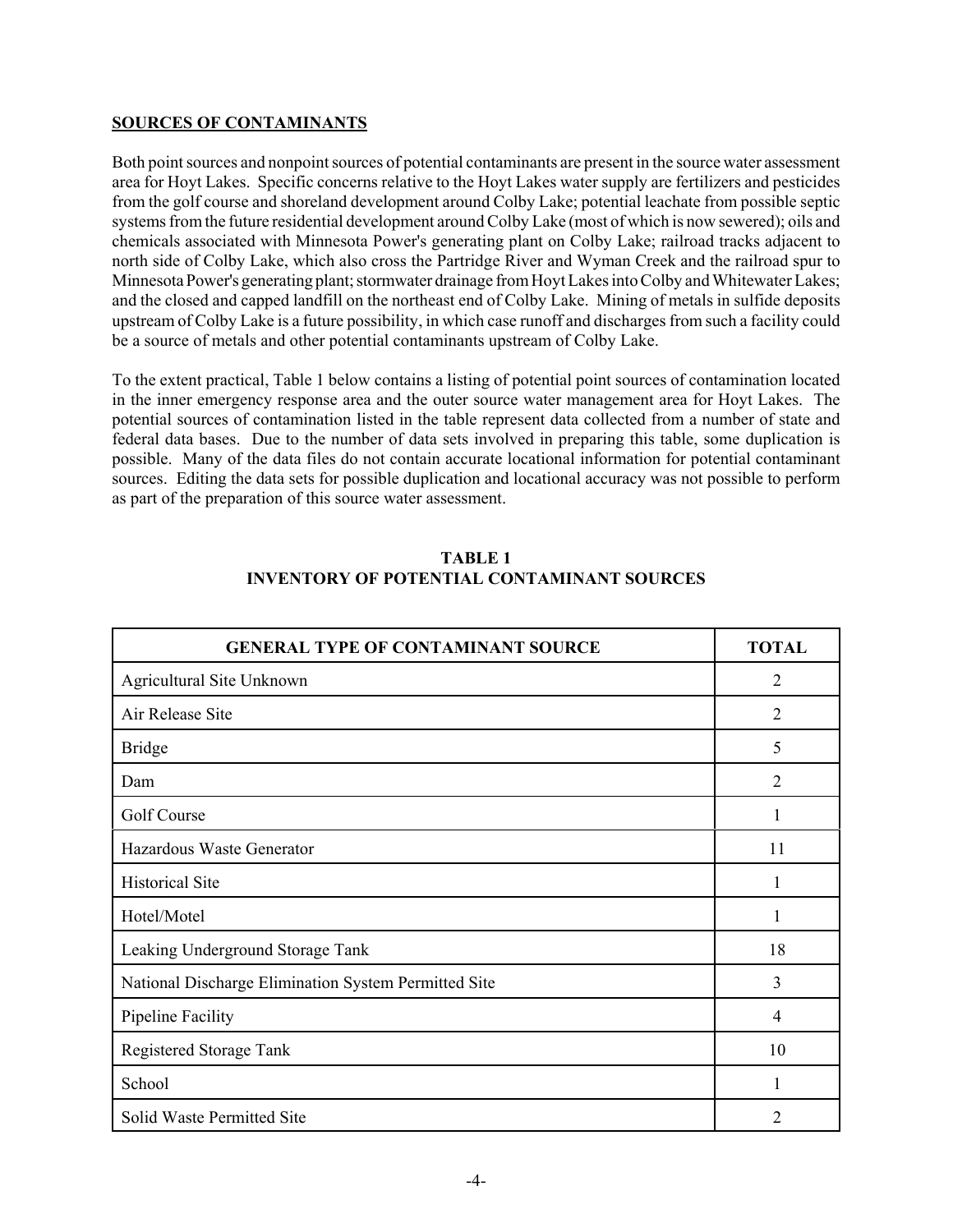Since Colby and Whitewater Lakes are located at the top of the St. Louis River basin and Lake Superior watershed, most of the available information describing the basin and watershed does not apply to the watershed upstream of Hoyt Lake's water supply.

**Table 2** contains a description of land uses within the inner emergency response area and outer source water management area for Hoyt Lakes.

## **TABLE 2 LAND USES WITHIN THE HOYT LAKES INNER EMERGENCY RESPONSE AREA AND OUTER SOURCE WATER MANAGEMENT AREA**

| <b>DESCRIPTION</b>                   | <b>ACRES</b> |
|--------------------------------------|--------------|
| Open Water                           | 1,728        |
| Low Intensity Residential            | 186          |
| <b>High Intensity Residential</b>    | 52           |
| Commercial/Industrial/Transportation | 190          |
| Quarries/Strip Mines/Gravel Pits     | 1,821        |
| <b>Barren Transitional</b>           | 11           |
| Deciduous Forest                     | 4,957        |
| Evergreen Forest                     | 1,668        |
| <b>Mixed Forest</b>                  | 2,024        |
| Grasslands/Herbaceous                | 74           |
| Pasture/Hay                          | 242          |
| Row Crops                            | 317          |
| Urban/Recreational Grasses           | 55           |
| Woody Wetlands                       | 2,784        |
| <b>Emergent Herbaceous Wetlands</b>  | 178          |
| <b>TOTAL ACRES</b>                   | 16,287       |

# **RESULTS OF MONITORING THE SOURCE WATER**

Source water monitoring results can be found in the various programs conducted in the Lake Superior Basin. These programs include the Minnesota Pollution Control Agency's water quality programs, Minnesota Department of Natural Resources' fisheries and water monitoring, county water planning, MDH's Fish Consumption Advisory Handbook, and Clean Water Partnership diagnostic studies.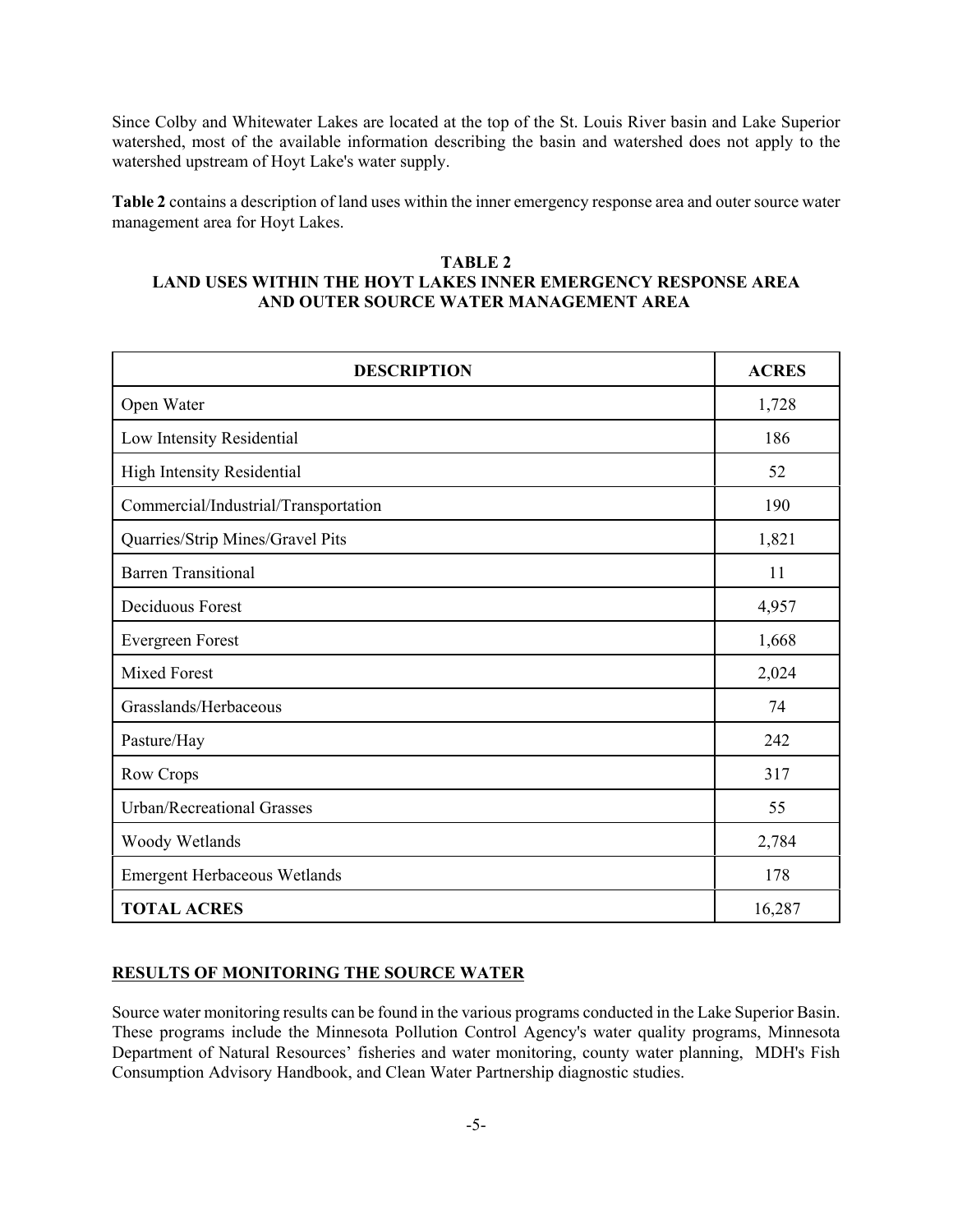Colby Lake (DNR Lake ID No. 69-0249) has been monitored by the Minnesota Pollution Control Agency as part of the Lake Assessment Program. Monitoring information for Colby Lake can be accessed at the website for this program: *http://www.pca.state.mn.us/water/lakereport.html.*

Colby Lake is bog-stained, due to the upstream drainage of bogs by the Partridge River and Wyman Creek. Consequently, the coloration level in Colby Lake raw water is higher than the U.S. Environmental Protection Agency's secondary drinking water color standard. However, secondary standards are non-enforceable guidelines that relate to cosmetic or aesthetic effects and not health effects.

The following websites provide access to information produced by various monitoring programs:

# Minnesota Pollution Control Agency: *http://www.mpca.state.mn.us* U.S. Environmental Protection Agency: *http://www.epa.gov/storet*

The Minnesota Pollution Control Agency's Lake Superior Basin Information Document contains a general description of water quality in the upper portion of the St. Louis River watershed area.

Most water quality monitoring programs are conducted for purposes other than drinking water protection. A greater emphasis on drinking water standards in the future would be beneficial to public water suppliers. Results of monitoring have verified the presence of many potential contaminants in the source water, all of which have been adequately treated by the water treatment plant. The public water supplier also conducts a monitoring program for raw and finished water.

# **SUSCEPTIBILITY OF THE SOURCE WATER TO CONTAMINATION**

Susceptibility is defined as the likelihood that a contaminant will enter a public water supply at a level which may result in an adverse human health impact. The determination of susceptibility by the U.S. Environmental Protection Agency is on a scale of low, medium, and high. The susceptibility of any surface-water source, such as Colby Lake, is determined to be high because there is no practical means of preventing all potential contaminant releases into surface waters. The federal SDWA recognizes the susceptibility of surface waters and requires filtration to remove pathogens and particulate contaminants. The susceptibility of the Hoyt Lakes surface-water intake to contamination is classified as high.

While it has been determined that Hoyt Lake's source water is highly susceptible to contaminants found in the lake, historically the city's water plant has effectively treated this source water to meet safe drinking water standards. However, water suppliers are being increasingly challenged to comply with new and changing standards and to respond to changing land uses and conditions within their source water assessment areas.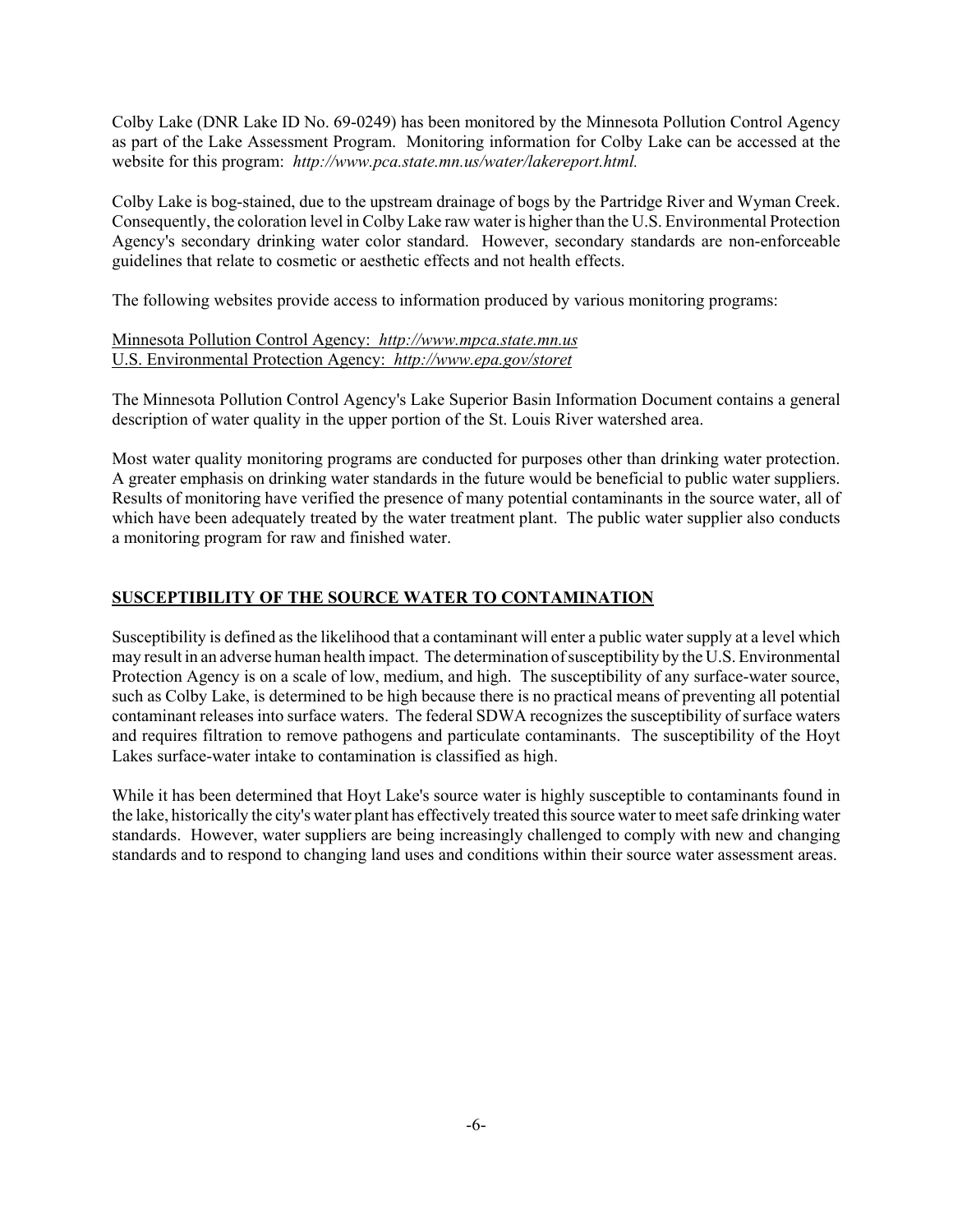# **USING THIS ASSESSMENT**

Protecting the drinking water source is a wise and relatively inexpensive investment in Hoyt Lake's future. The overall intent of this assessment is to provide background information for the community to use in developing a local Drinking Water Protection Program. The assessment benefits the community by providing the following:

- ! *A basis for focusing limited resources within the Hoyt Lakes area to protect the drinking water source.* The source water assessment provides the community with information regarding activities within the source water assessment area that may directly affect its water supply.
- ! *A basis for informed decision-making regarding land use within Hoyt Lakes and St. Louis County.* The assessment provides the community with information regarding the source of its drinking water and the contaminant threats to the quality of that source. Knowledge of the character and location of the resource allows planning authorities to make informed decisions regarding land uses within the source water assessment area that are compatible with protecting drinking water resources.
- ! *A basis for developing a source water protection plan for the source water used by Hoyt Lakes.* The input provided by the local source water assessment team has started local involvement with the source water protection planning process. Local acceptance of the initial source water assessment helps start protection efforts because there is already recognition of the areas that need to be addressed and the general types of potential contaminant sources that need to be addressed.